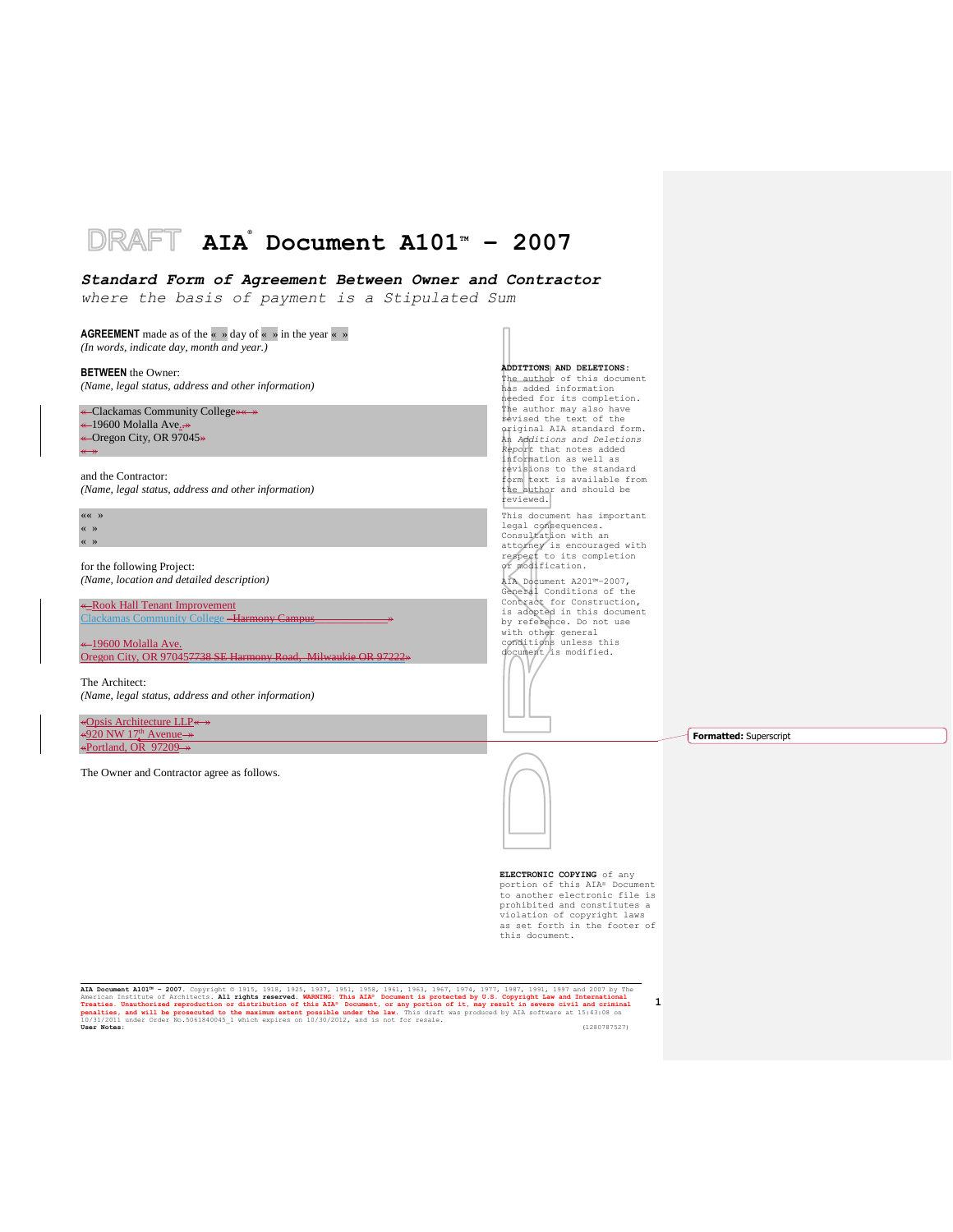## **TABLE OF ARTICLES**

- **1 THE CONTRACT DOCUMENTS**
- **2 THE WORK OF THIS CONTRACT**
- **3 DATE OF COMMENCEMENT AND SUBSTANTIAL COMPLETION**
- **4 CONTRACT SUM**
- **5 PAYMENTS**
- **6 DISPUTE RESOLUTION**
- **7 TERMINATION OR SUSPENSION**
- **8 MISCELLANEOUS PROVISIONS**
- **9 ENUMERATION OF CONTRACT DOCUMENTS**
- **10 INSURANCE AND BONDS**

## **ARTICLE 1 THE CONTRACT DOCUMENTS**

The Contract Documents consist of this Agreement, Conditions of the Contract (General, Supplementary and other Conditions), Drawings, Specifications, Addenda issued prior to execution of this Agreement, other documents listed in this Agreement and Modifications issued after execution of this Agreement, all of which form the Contract, and are as fully a part of the Contract as if attached to this Agreement or repeated herein. The Contract represents the entire and integrated agreement between the parties hereto and supersedes prior negotiations, representations or agreements, either written or oral. An enumeration of the Contract Documents, other than a Modification, appears in Article 9.

## **ARTICLE 2 THE WORK OF THIS CONTRACT**

The Contractor shall fully execute the Work described in the Contract Documents or as reasonably inferable from the Contract Documents as necessary to produce the results the Contract Documents require, except as specifically indicated in the Contract Documents to be the responsibility of others.

## **ARTICLE 3 DATE OF COMMENCEMENT AND SUBSTANTIAL COMPLETION**

**§ 3.1** The date of commencement of the Work shall be the date of this Agreement unless a different date is stated below or provision is made for the date to be fixed in a notice to proceed issued by the Owner. *(Insert the date of commencement if it differs from the date of this Agreement or, if applicable, state that the date will be fixed in a notice to proceed.)*

«The commencement date will be fixed in a notice to proceed.»

If, prior to the commencement of the Work, the Owner requires time to file mortgages and other security interests, the Owner's time requirement shall be as follows:

## «  $\rm N/A$  »

**§ 3.2** The Contract Time shall be measured from the date of commencement.

**§ 3.3** The Contractor shall achieve Substantial Completion of the entire Work not later than « » ( « » ) days from the date of commencement, or as follows:

*(Insert number of calendar days. Alternatively, a calendar date may be used when coordinated with the date of commencement. If appropriate, insert requirements for earlier Substantial Completion of certain portions of the Work.)*

AIA Document AlO1<sup>3</sup> - 2007. Copyright © 1915, 1925, 1937, 1951, 1958, 1961, 1963, 1967, 1974, 1977, 1987, 1997 and 2007 by The American Institute of Architects. All rights reserved. WARNING: This AIA<sup>®</sup> Document is protec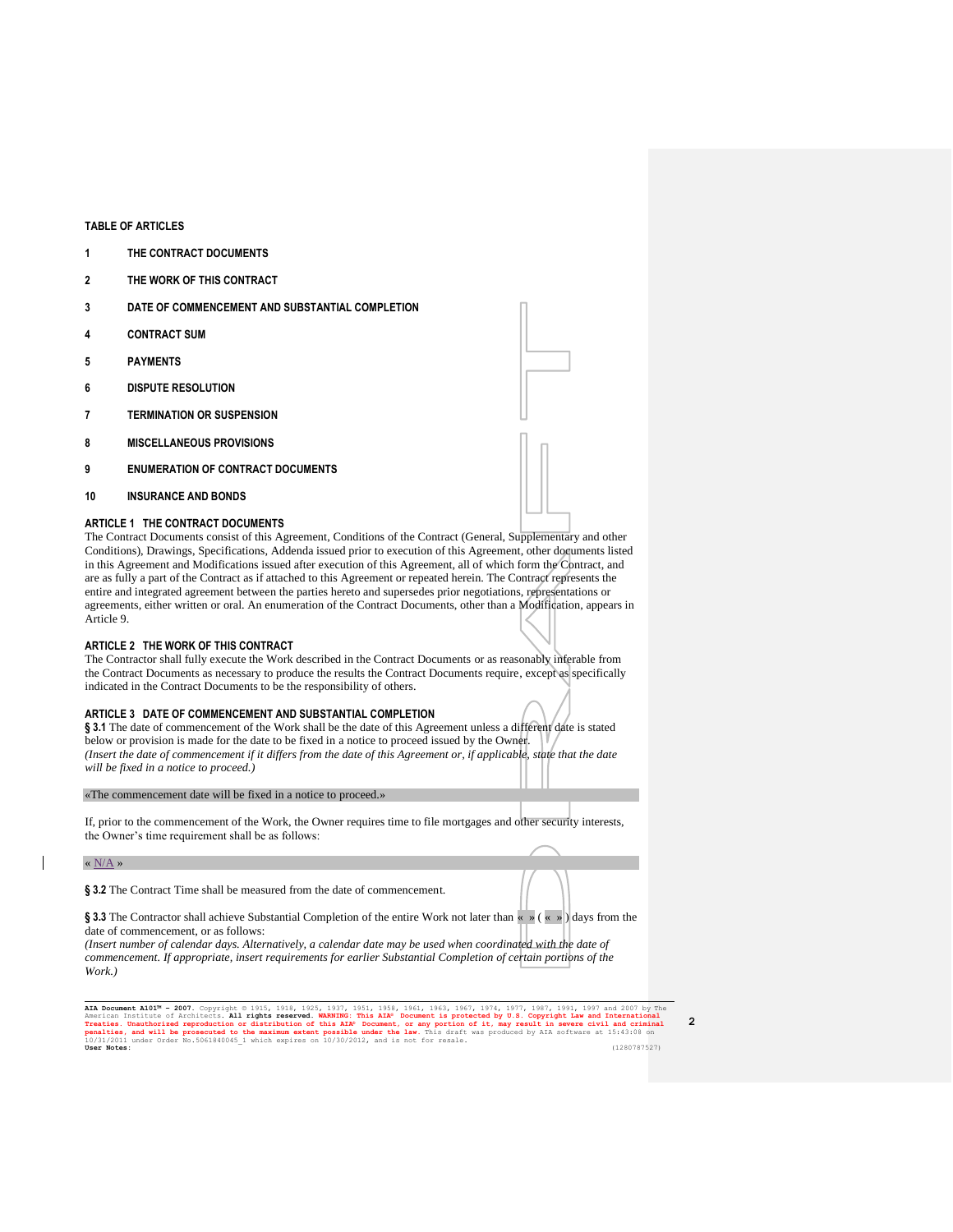« »

**Portion of Work Substantial Completion Date**

, subject to adjustments of this Contract Time as provided in the Contract Documents. *(Insert provisions, if any, for liquidated damages relating to failure to achieve Substantial Completion on time or for bonus payments for early completion of the Work.)*

**§3.4** Owner is entitled to full and beneficial occupancy and use of the completed Work following expiration of the Contract Time. Owner may enter into agreements with third parties based upon the Contractor achieving Substantial Completion of the Work within the Contract Time. If Contractor fails to substantially complete or achieve Substantial Completion of the Work or any portion thereof within the Contract Time, Owner will sustain damages and will incur a loss as a result of such failure. However, the exact amount of damages will be extremely difficult to ascertain. Therefore, in lieu of a precise determination of such damages, the Owner and Contractor agree upon the following terms with respect to liquidated damages.

**§3.4.1** If Contractor fails to achieve Substantial Completion of the Work within the Contract Time, Owner is entitled to retain or recover from Contractor as liquidated damages, and not as a penalty, one-half of one percent (.05%) of the Contract Sum per day beginning on the first day following expiration of the Contract Time and continuing each day or portion thereof until the date the Contractor achieves Substantial Completion of the entire Work. The parties agree that these liquidated damages are a reasonable pre-estimate of damages the Owner will incur on a daily basis if completion of the Work is delayed. Contractor will not contest these liquidated damages as being other than the best measure of damages in the event liquidated damages become payable under these provisions.

« »

## **ARTICLE 4 CONTRACT SUM**

**§ 4.1** The Owner shall pay the Contractor the Contract Sum in current funds for the Contractor's performance of the Contract. The Contract Sum shall be  $\ll \gg$  (\$  $\ll \gg$ ), subject to additions and deductions as provided in the Contract Documents.

**§ 4.2** The Contract Sum is based upon the following alternates, if any, which are described in the Contract Documents and are hereby accepted by the Owner:

*(State the numbers or other identification of accepted alternates. If the bidding or proposal documents permit the Owner to accept other alternates subsequent to the execution of this Agreement, attach a schedule of such other alternates showing the amount for each and the date when that amount expires.)*

### « »

#### **§ 4.3** Unit prices, if any:

*(Identify and state the unit price; state quantity limitations, if any, to which the unit price will be applicable.)*

**Item Installer** *Units and Limitations* **Price Per Unit (\$0.00)** 

Any unit prices are complete and include: (i) all materials, equipment, labor, delivery, installation, overhead and profit; and (ii) any other costs or expenses in connection with, or incidental to, the performance of that portion of the Work to which the unit prices apply.

**§ 4.4** Allowances included in the Contract Sum, if any:

*(Identify allowance and state exclusions, if any, from the allowance price.)*

| Item | Price |
|------|-------|
|      |       |

AIA Document AlO1<sup>34</sup> - 2007. Copyright © 1915, 1925, 1925, 1937, 1951, 1958, 1953, 1967, 1974, 1977, 1987, 1997 and 2007 by The<br>American Institute of Architects. All rights reserved. WARNING: This AIA® Document is protect 10/31/2011 under Order No.5061840045\_1 which expires on 10/30/2012, and is not for resale. **User Notes:** (1280787527)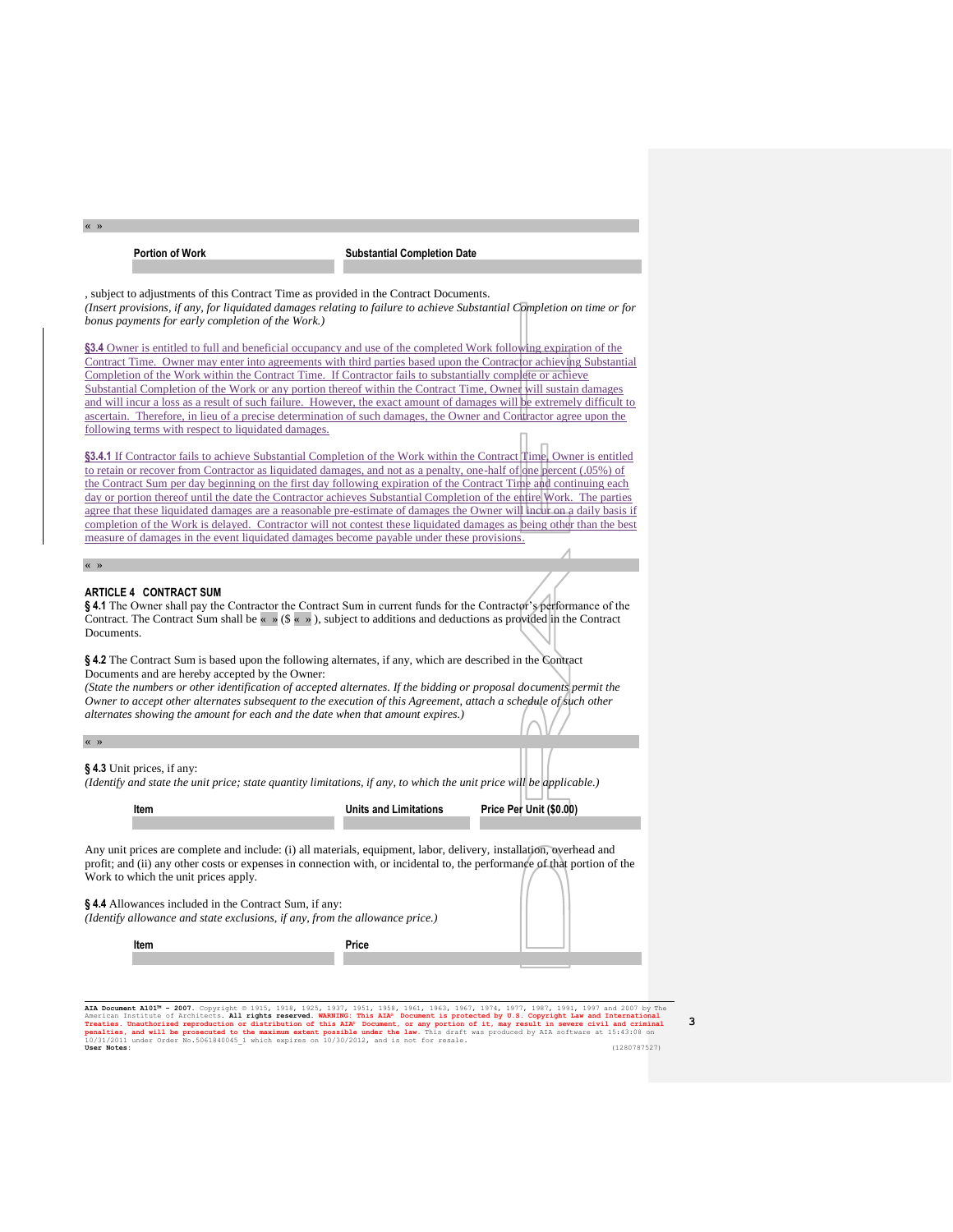### **ARTICLE 5 PAYMENTS § 5.1 PROGRESS PAYMENTS**

**§ 5.1.1** Based upon Applications for Payment, including all supporting documentation required by the Contract Documents or reasonably requested by Owner or Architect, submitted to the Owner and Architect by the Contractor and Certificates for Payment issued by the Architect, the Owner shall make progress payments on account of the Contract Sum to the Contractor as provided below and elsewhere in the Contract Documents.

**§ 5.1.2** The period covered by each Application for Payment shall be one calendar month ending on the last day of the month, or as follows:

« »

**§ 5.1.3** Provided that an Application for Payment is received by the Owner and Architect not later than the «last» day of a month, the Owner shall make payment of the certified amount to the Contractor not later than the «Thirtieth» day of the «following» month. If an Application for Payment is received by the Architect after the application date fixed above, payment shall be made by the Owner not later than «Thirty» ( «30» ) days after the Architect receives the Application for Payment.

*(Federal, state or local laws may require payment within a certain period of time.)*

**§ 5.1.4** Each Application for Payment shall be based on the most recent schedule of values submitted by the Contractor in accordance with the Contract Documents. The schedule of values shall allocate the entire Contract Sum among the various portions of the Work. The schedule of values shall be prepared in such form and supported by such data to substantiate its accuracy as the Architect may require. This schedule, unless objected to by the Architect, shall be used as a basis for reviewing the Contractor's Applications for Payment.

§**5.1.5** Applications for Payment shall show the percentage of completion of each portion of the Work as of the end of the period covered by the Application for Payment.

In addition to other required items, each Application for Payment must be accompanied by the following, all in form and substance to the Owner's satisfaction:

- **.1** A sworn statement from the Contractor setting forth all Subcontractors and any material suppliers with whom the Contractor has subcontracted, the amount of each such subcontract, the amount requested for any Subcontractor or material supplier in the application for payment, and the amount to be paid to the Contractor from such progress payment; and
- **.2** Beginning with the second Application for Payment and continuing for each application thereafter, Contractor must submit duly executed "after-the-fact" or "trailing" sworn statements from all Subcontractors, material suppliers, and from, as Architect may require, lower tier subcontractors, establishing receipt of payment or satisfaction of payment of all amounts requested on behalf of such entities and disbursed to them prior to the Contractor's submittal of the current Application for Payment.

**§ 5.1.6** Subject to other provisions of the Contract Documents, the amount of each progress payment shall be computed as follows:

- **.1** Take that portion of the Contract Sum properly allocable to completed Work as determined by multiplying the percentage completion of each portion of the Work by the share of the Contract Sum allocated to that portion of the Work in the schedule of values, less retainage of «five » percent ( $\ltimes 5$ » %). Pending final determination of cost to the Owner of changes in the Work, amounts not in dispute shall be included as provided in Section 7.3.9 of AIA Document A201™–2007, General Conditions of the Contract for Construction;
- **.2** Add that portion of the Contract Sum properly allocable to materials and equipment delivered and suitably stored at the site for subsequent incorporation in the completed construction (or, if approved in advance by the Owner, suitably stored off the site at a location agreed upon in writing), less retainage of « five » percent ( « 5 » %);
- **.3** Subtract the aggregate of previous payments made by the Owner; and

AIA Document AlO1<sup>3</sup> - 2007. Copyright © 1915, 1925, 1937, 1951, 1958, 1961, 1963, 1967, 1974, 1977, 1987, 1997 and 2007 by The American Institute of Architects. All rights reserved. WARNING: This AIA<sup>®</sup> Document is protec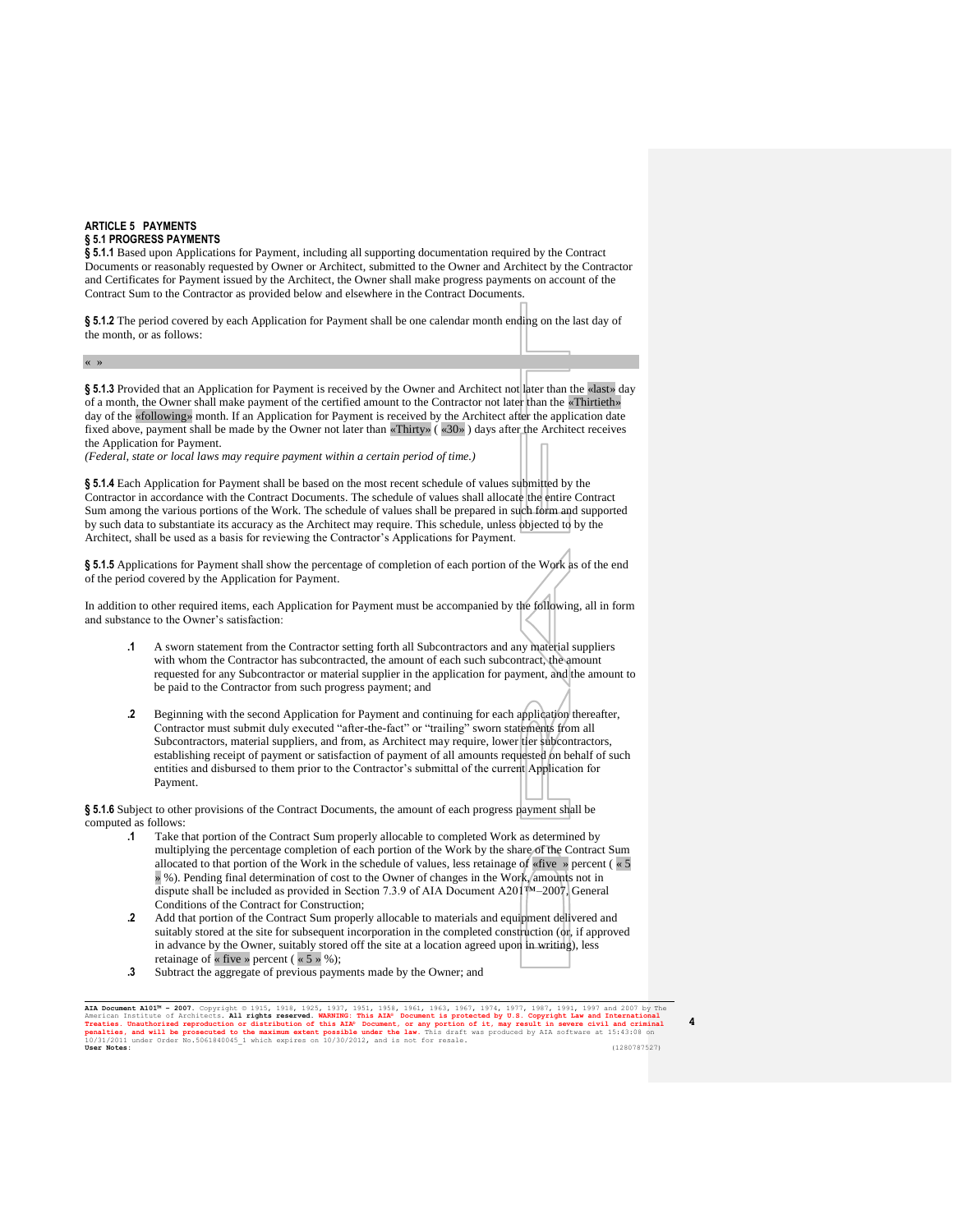**.4** Subtract amounts, if any, for which the Architect has withheld or nullified a Certificate for Payment as provided in Section 9.5 of AIA Document A201–2007.

**§ 5.1.7** The progress payment amount determined in accordance with Section 5.1.6 shall be further modified under the following circumstances:

- **.1** Add, upon Substantial Completion of the Work, a sum sufficient to increase the total payments to the full amount of the Contract Sum, less such amounts as the Architect shall determine for incomplete Work, retainage applicable to such work and unsettled claims; and *(Section 9.8.5 of AIA Document A201–2007 requires release of applicable retainage upon Substantial Completion of Work with consent of surety, if any.)*
- **.2** Add, if final completion of the Work is thereafter materially delayed through no fault of the Contractor, any additional amounts payable in accordance with Section 9.10.3 of AIA Document A201–2007.

**§ 5.1.8** Reduction or limitation of retainage, if any, shall be as follows:

*(If it is intended, prior to Substantial Completion of the entire Work, to reduce or limit the retainage resulting from the percentages inserted in Sections 5.1.6.1 and 5.1.6.2 above, and this is not explained elsewhere in the Contract Documents, insert here provisions for such reduction or limitation.)*

« »

**§ 5.1.9** Except with the Owner's prior approval, the Contractor shall not make advance payments to suppliers for materials or equipment which have not been delivered and stored at the site.

# **§ 5.2 FINAL PAYMENT**

**§ 5.2.1** Final payment, constituting the entire unpaid balance of the Contract Sum, shall be made by the Owner to the Contractor when

- **.1** the Contractor has fully performed the Contract including the Contractor's responsibility to complete punch list items, correct Work as provided in Section 12.2.2 of AIA Document A201–2007, and to satisfy other requirements, if any, which extend beyond final payment; and
- **.2** a final Certificate for Payment has been issued by the Architect.

**§ 5.2.2** The Owner's final payment to the Contractor shall be made no later than 30 days after the issuance of the Architect's final Certificate for Payment, or as follows:

« »

## **ARTICLE 6 DISPUTE RESOLUTION § 6.1 INITIAL DECISION MAKER**

The Architect will serve as Initial Decision Maker pursuant to Section 15.2 of AIA Document A201–2007, unless the parties appoint below another individual, not a party to this Agreement, to serve as Initial Decision Maker. *(If the parties mutually agree, insert the name, address and other contact information of the Initial Decision Maker, if other than the Architect.)*

« »

« »

« »  $\ll$ 

**§ 6.2 BINDING DISPUTE RESOLUTION**



For any unresolved Claim the method of binding dispute resolution shall be as follows:

*(Check the appropriate box. If the Owner and Contractor do not select a method of binding dispute resolution below, or do not subsequently agree in writing to a binding dispute resolution method other than litigation, Claims will be resolved by litigation in a court of competent jurisdiction.)*

[ **« »** ] Arbitration pursuant to Section 15.4 of AIA Document A201–2007

AIA Document AlO1<sup>34</sup> - 2007. Copyright © 1915, 1925, 1925, 1937, 1951, 1958, 1953, 1967, 1974, 1977, 1987, 1997 and 2007 by The<br>American Institute of Architects. All rights reserved. WARNING: This AIA® Document is protect 10/31/2011 under Order No.5061840045\_1 which expires on 10/30/2012, and is not for resale. **User Notes:** (1280787527)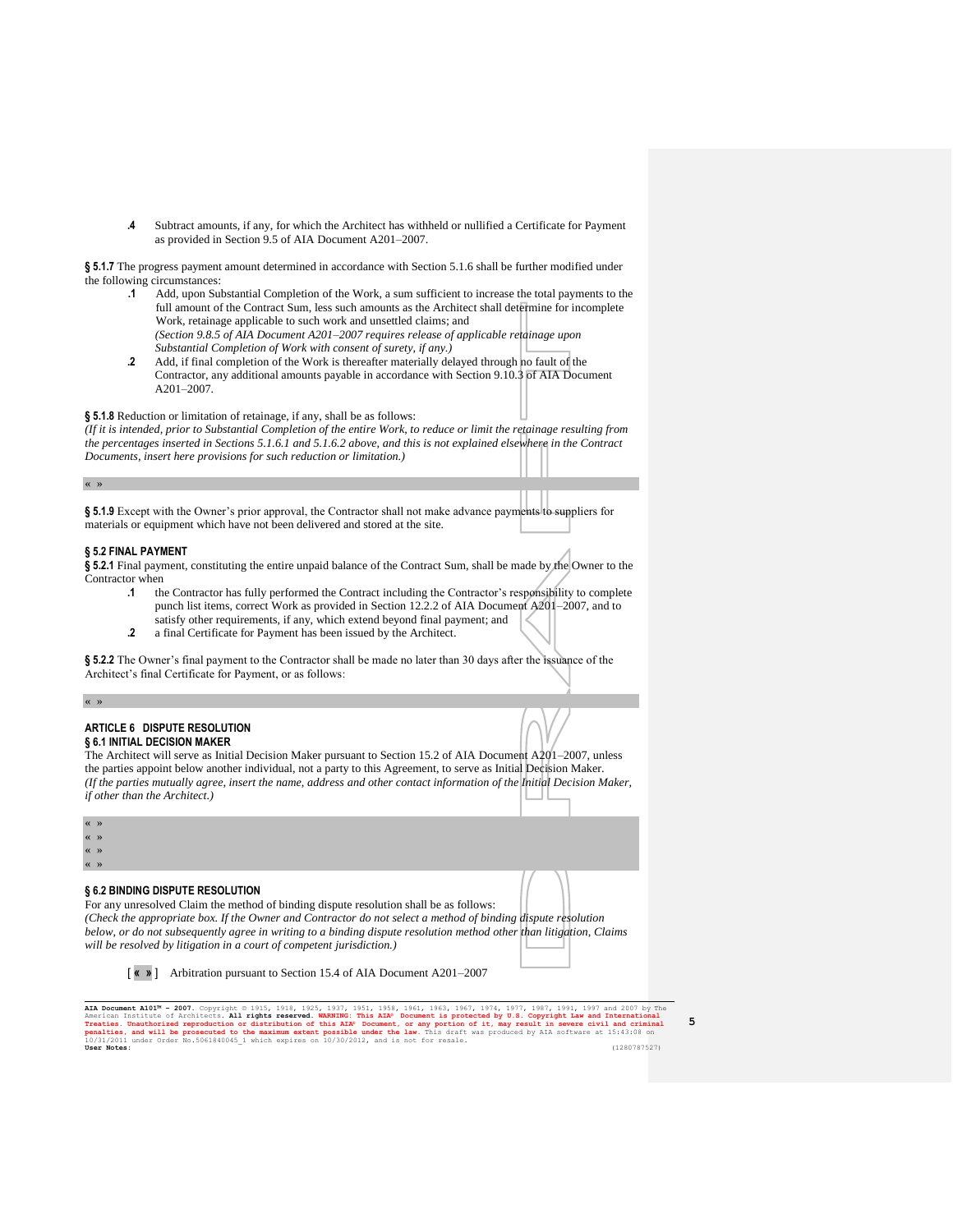[ **« »** ] Litigation in a court of competent jurisdiction

[ **« X »** ] Other *(Specify)*

« Dispute resolution will proceed according to Section 15 of the General Conditions, as amended.»

## **ARTICLE 7 TERMINATION OR SUSPENSION**

**§ 7.1** The Contract may be terminated by the Owner or the Contractor as provided in Article 14 of AIA Document A201–2007.

**§ 7.2** The Work may be suspended by the Owner as provided in Article 14 of AIA Document A201–2007.

## **ARTICLE 8 MISCELLANEOUS PROVISIONS**

**§ 8.1** Where reference is made in this Agreement to a provision of AIA Document A201–2007 or another Contract Document, the reference refers to that provision as amended or supplemented by other provisions of the Contract Documents.

**§ 8.2** Payments due and unpaid under the Contract shall bear interest pursuant to the terms of ORS 279C.570. *(Insert rate of interest agreed upon, if any.)*

 $\alpha \rightarrow 96 \alpha \rightarrow$ 

**§ 8.3** The Owner's representative: *(Name, address and other information)*

 $\alpha$  inici group Inc., Patti Miles/Jim McK

**§ 8.4** The Contractor's representative: *(Name, address and other information)*

« »»

§8.5 Neither the Owner's nor the Contractor's representative shall be changed without ten days written notice to the other party.

## **§ 8.6** Other provisions:

**§8.6.1** In addition to all other representations and warranties contained in the Contract Documents, the Contractor represents and warrants the following to Owner as an inducement to Owner to execute this Agreement. These representations and warranties will survive the execution and delivery of this Agreement, any termination of this Agreement and final completion of the Work:

- **.1** that it and its Subcontractors are financially solvent, able to pay all debts as they mature and are possessed of sufficient working capital to complete the Work and perform all obligations that the Contract Documents impose;
- **.2** that it is able to furnish the plant, tools, materials, supplies, equipment and labor required to complete the Work and perform all obligations that the Contract Documents impose;
- **.3** that it is authorized to transact business in Oregon and is properly licensed by all applicable governmental, public and quasi-public authorities that have jurisdiction over Contractor and over the Work and the Project;
- **.4** that it is authorized to perform the Work and that the person executing the Agreement has the authority to bind the Contractor to the Agreement;

AIA Document AlO1<sup>3</sup> - 2007. Copyright © 1915, 1925, 1937, 1951, 1958, 1961, 1963, 1967, 1974, 1977, 1987, 1997 and 2007 by The American Institute of Architects. All rights reserved. WARNING: This AIA<sup>®</sup> Document is protec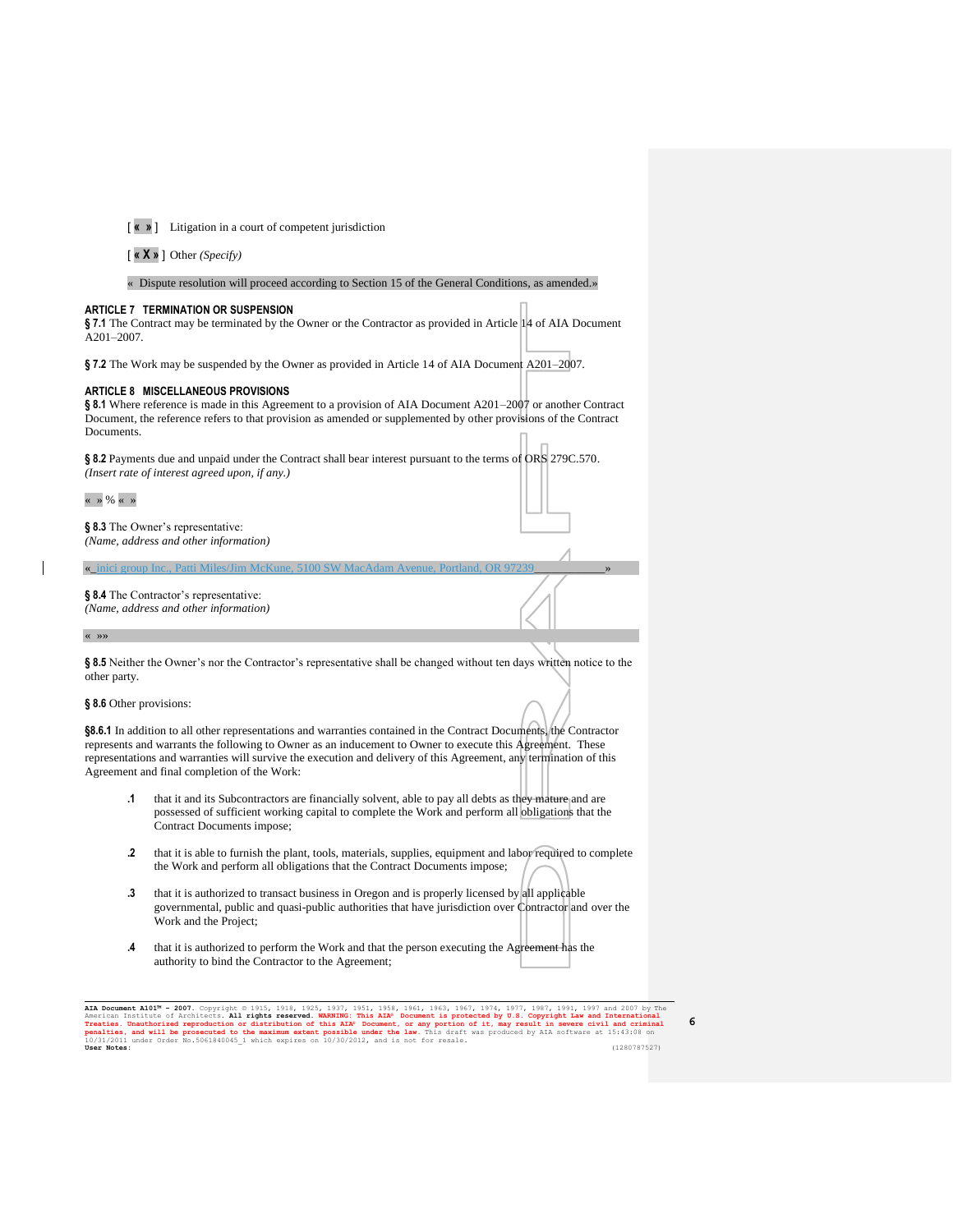- **.5** that it has visited the Project site, familiarized itself with the local and special conditions under which the Work will be performed and correlated its observations with the requirements of the Contract Documents; and
- **.6** that it has the high level of experience and expertise necessary to deliver the Work in accordance with the Contract Documents and that it will perform the Work with the care, skill and diligence of such a contractor.

« »

## **ARTICLE 9 ENUMERATION OF CONTRACT DOCUMENTS**

§**9.1** The Contract Documents, except for Modifications issued after execution of this Agreement, are enumerated in the sections below.

**§ 9.1.1** The Agreement is this executed AIA Document A101–2007, Standard Form of Agreement Between Owner and Contractor, as amended.

**§ 9.1.2** The General Conditions are AIA Document A201–2007, General Conditions of the Contract for Construction, as amended.

**§ 9.1.3** The Supplementary and other Conditions of the Contract:

|                                                                                                                                                                                   | <b>Document</b>                       | Title |       | Date |       | ___<br>Pages |  |  |  |
|-----------------------------------------------------------------------------------------------------------------------------------------------------------------------------------|---------------------------------------|-------|-------|------|-------|--------------|--|--|--|
| §9.1.4 The Specifications:<br>(Either list the Specifications here or refer to an exhibit attached to this Agreement.)<br>$\left\langle \left\langle \right\rangle \right\rangle$ |                                       |       |       |      |       |              |  |  |  |
|                                                                                                                                                                                   | <b>Section</b>                        | Title |       | Date |       | Pages        |  |  |  |
| $§ 9.1.5$ The Drawings:<br>(Either list the Drawings here or refer to an exhibit attached to this Agreement.)<br>$\left\langle \left\langle \right\rangle \right\rangle$          |                                       |       |       |      |       |              |  |  |  |
|                                                                                                                                                                                   | Number                                |       | Title |      | Date  |              |  |  |  |
|                                                                                                                                                                                   | §9.1.6 The Addenda, if any:<br>Number |       | Date  |      | Pages |              |  |  |  |
|                                                                                                                                                                                   |                                       |       |       |      |       |              |  |  |  |

**§ 9.1.7** Additional documents, if any, forming part of the Contract Documents:

**.1** AIA Document E201™–2007, Digital Data Protocol Exhibit, if completed by the parties, or the following:

« »

**.2** Other documents, if any, listed below:

*(List here any additional documents that are intended to form part of the Contract Documents. AIA Document A201–2007 provides that bidding requirements such as advertisement or invitation to bid, Instructions to Bidders, sample forms and the Contractor's bid are not part of the Contract* 

AIA Document AlO1<sup>3</sup> - 2007. Copyright © 1915, 1925, 1937, 1951, 1958, 1961, 1963, 1967, 1974, 1977, 1987, 1997 and 2007 by The American Institute of Architects. All rights reserved. WARNING: This AIA<sup>®</sup> Document is protec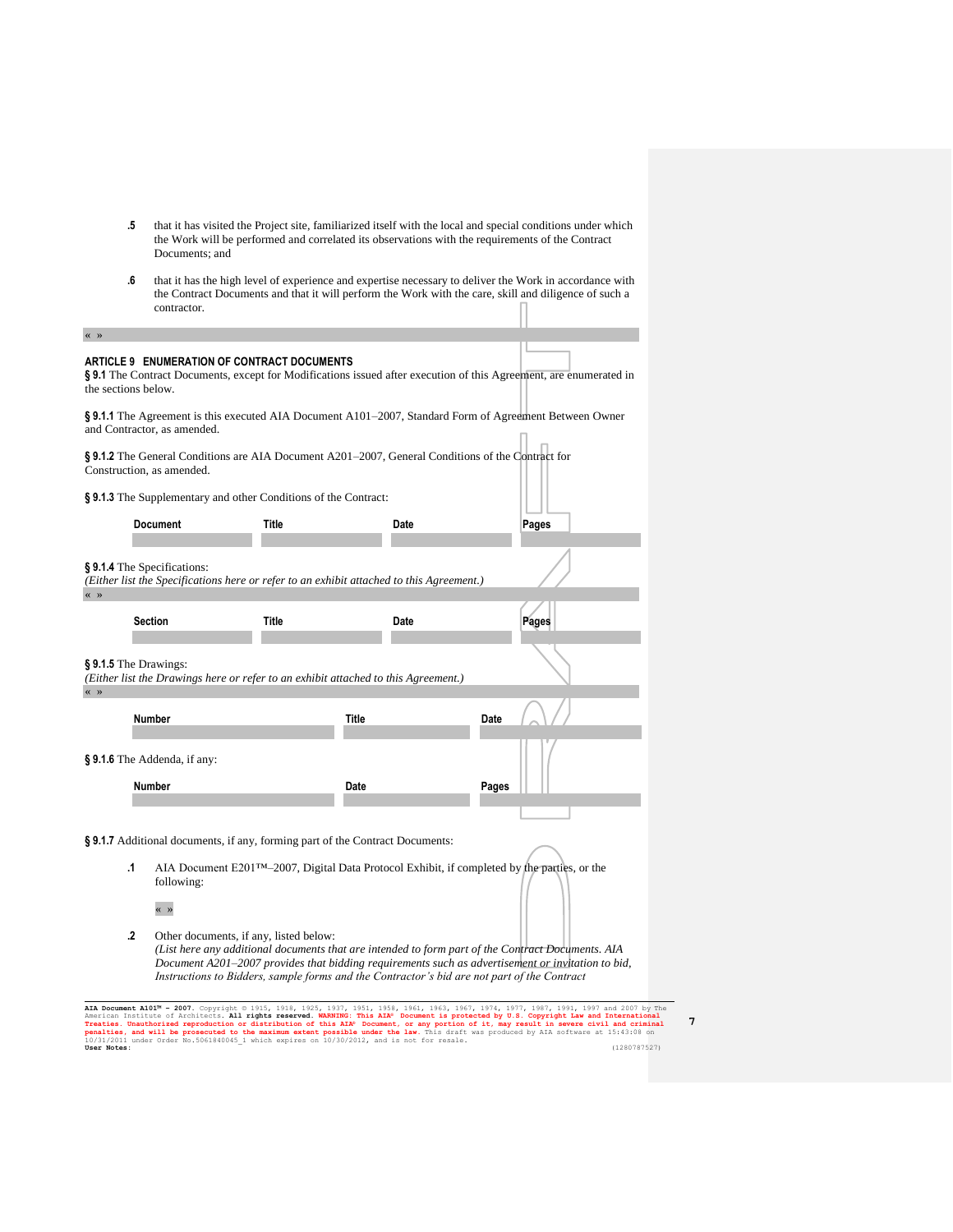*Documents unless enumerated in this Agreement. They should be listed here only if intended to be part of the Contract Documents.)*

« The invitation to bid, the Instructions to Bidders, the Contractor's Bid and all forms submitted with the Contractor's bid, including but not limited to performance and payment bonds.

The construction schedule in accordance with Section 3.10.4 of the General Conditions.»

## **ARTICLE 10 INSURANCE AND BONDS**

The Contractor shall purchase and maintain insurance and provide bonds as set forth in Article 11 of AIA Document A201–2007, except as more specifically described below. *(State bonding requirements, if any, and limits of liability for insurance required in Article 11 of AIA Document* 

*A201–2007.)*

**Type of insurance or bond Limit of liability or bond amount (\$0.00)**

Performance Bond Contract Sum Labor and Material Payment Bond Contract Sum

Workers Compensation insurance in compliance with ORS 656.017, which requires subject employers to provide Oregon workers' compensation coverage for all their subject workers. (Required of contractors with one or more employees, unless exempt under ORS 656.027.)

Contractor shall secure, at Contractor's expense, and keep in effect during the term of any Contract, occurrence form commercial **general liability and automobile liability insurance** for the protection of Contractor, College, its Board of Directors, officers, agents, and employees. Coverage shall include personal injury, bodily/injury (including death), and broad form property damage, including loss of use of property, occurring in the course of or in any way related to Contractor's operations, in an amount not less than two million dollars (\$2,000.000.00) combined single limit per occurrence and in an amount not less than four million dollars (\$4,000,000.00) aggregate for general liability. Must list Owner as an additional insured with respect to Contractor's services under this Agreement.

Contractor shall maintain in force, at its own expense, **Builder's Risk insurance** on an all risk form, including earthquake and flood, for an amount equal to the full amount of the Contract. Any deductible shall not exceed 2 percent of each loss or \$50,000, whichever is more. The policy will include as loss payees the Owner, the Contractor, and its Subcontractors as their interest may appear.

a) Contractor shall maintain in force, at its own expense, **Builder's Risk Installation floater** and keep in effect during the term of this Contract, a Builder's Risk Installation Floater for coverage of the Contractors; labor, material, and equipment to be used for completion of the Work performed under this Contract. The minimum amount of coverage to be carried shall be equal to the full amount of the Contract. This insurance shall include as loss payees the Owner, the Contractor, and its Subcontractors as their interest may appear. b) A loss insured under the Builder's Risk insurance shall be adjusted by the Owner and made payable to the Owner for the insureds, as their interest may appear. The Contractor shall pay Subcontractors their just shares of

insurance proceeds received by the Contractor and by appropriate agreements, written where legally required for validity, shall require Subcontractors to make payments to their Sub-subcontractors in similar manner. The Owner shall have power to adjust and settle a loss with insurers..

If any of the required liability insurance is arranged on a "claims made" basis, "tail" coverage will be required at the completion of this Agreement for a duration of 24 months, or the maximum time period available to the Contract in the marketplace if less than 24 months. Contractor will be responsible for furnishing certification of "tail" coverage as described or continuous "claims made" liability coverage for 24 months following Agreement expiration. Continuous "claims made" coverage will be acceptable in lieu of "tail" coverage, provided its retroactive date is on or before the effective date of this Agreement. Evidence of suitable coverage will be a condition of final acceptance and payment under the Agreement

AIA Document AlO1<sup>34</sup> - 2007. Copyright © 1915, 1925, 1925, 1937, 1951, 1958, 1953, 1967, 1974, 1977, 1987, 1997 and 2007 by The<br>American Institute of Architects. All rights reserved. WARNING: This AIA® Document is protect 10/31/2011 under Order No.5061840045\_1 which expires on 10/30/2012, and is not for resale. **User Notes:** (1280787527)